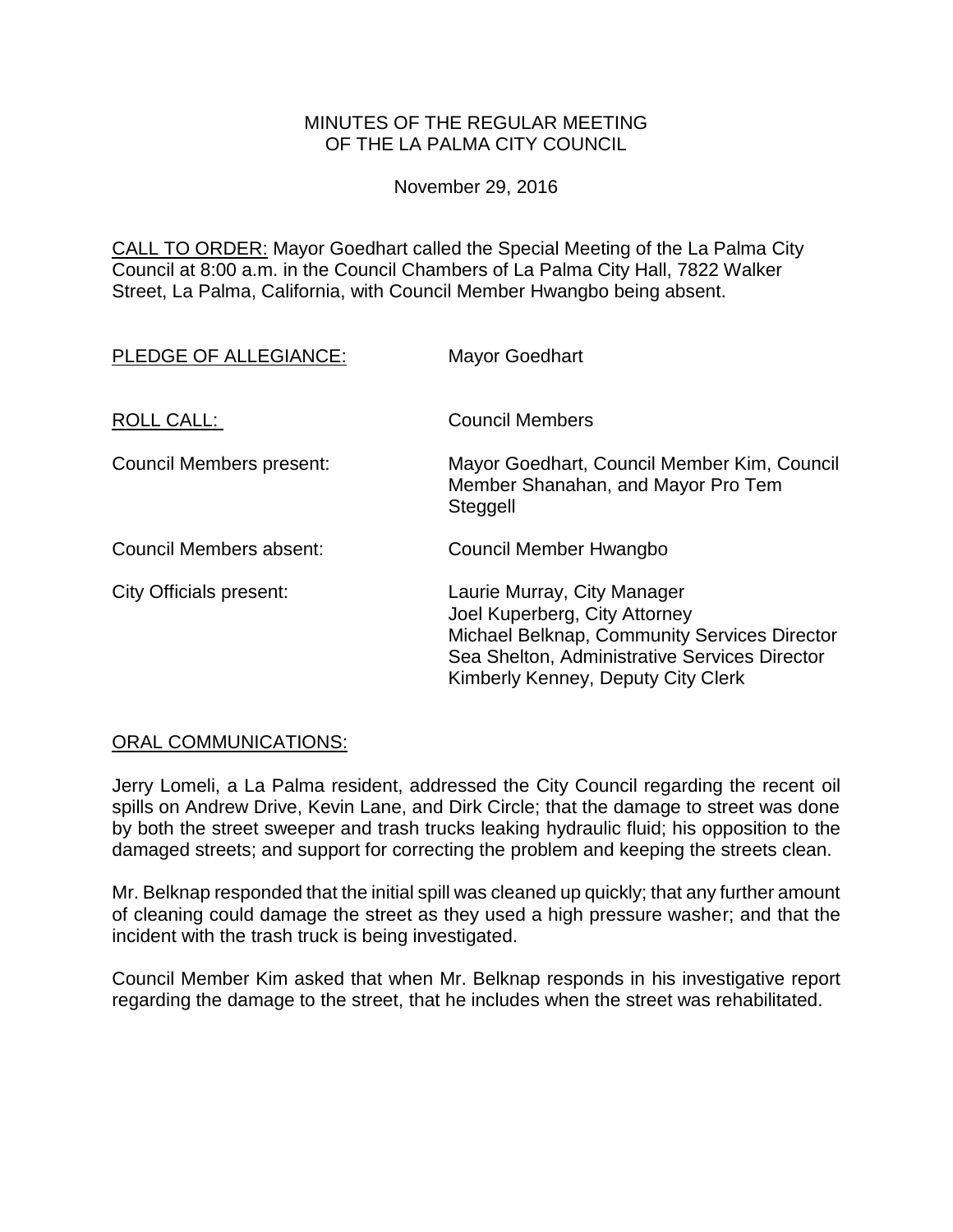## [CONSENT CALENDAR](http://lapalma.granicus.com/MediaPlayer.php?view_id=&clip_id=1043&meta_id=137383)

1. Waive the Reading of All Ordinances

Waive the reading of Ordinances in their entirety and read by title only.

Council Member Kim made a motion to approve Consent Calendar Item 1.

The motion was seconded by Mayor Pro Tem Steggell and carried on the following vote:

| AYES:   | Mayor Goedhart, Council Member Kim, Council<br>Member Shanahan, and Mayor Pro Tem<br>Steggell |
|---------|-----------------------------------------------------------------------------------------------|
| NOES:   | <b>None</b>                                                                                   |
| ABSENT: | Council Member Hwangbo                                                                        |

### [REGULAR ITEMS](http://lapalma.granicus.com/MediaPlayer.php?view_id=&clip_id=1043&meta_id=137385)

2. [Introduce and Order First reading of Initiative Ordinance No. 2016-01](http://lapalma.granicus.com/MediaPlayer.php?view_id=&clip_id=1043&meta_id=137386)  [Establishing a One Percent Sales and Use Tax](http://lapalma.granicus.com/MediaPlayer.php?view_id=&clip_id=1043&meta_id=137386)

City Attorney Kuperberg introduced the item and addressed the City Council regarding an apparent miscommunication with the State Board of Equalization regarding the Sales Tax Ordinance; that the City has been informed that separate City Council action needs to take place instead of just letting the people's vote move the matter forward; and that it is prudent to take and support the approach that is being recommended by the State.

Public Comment:

No members of the public wished to speak

Mayor Pro Tem Steggell made a motion to introduce and order the first reading of Initiative Ordinance No. 2016-01 establishing a one percent transaction (sales) and use tax on the sale of all tangible personal property sold at retail in the City

The motion was seconded by Council Member Shanahan and carried on the following vote:

> AYES: Mayor Goedhart, Council Member Kim, Council Member Shanahan, and Mayor Pro Tem Steggell

> > Special Meeting of the City Council November 29, 2016 Page 2